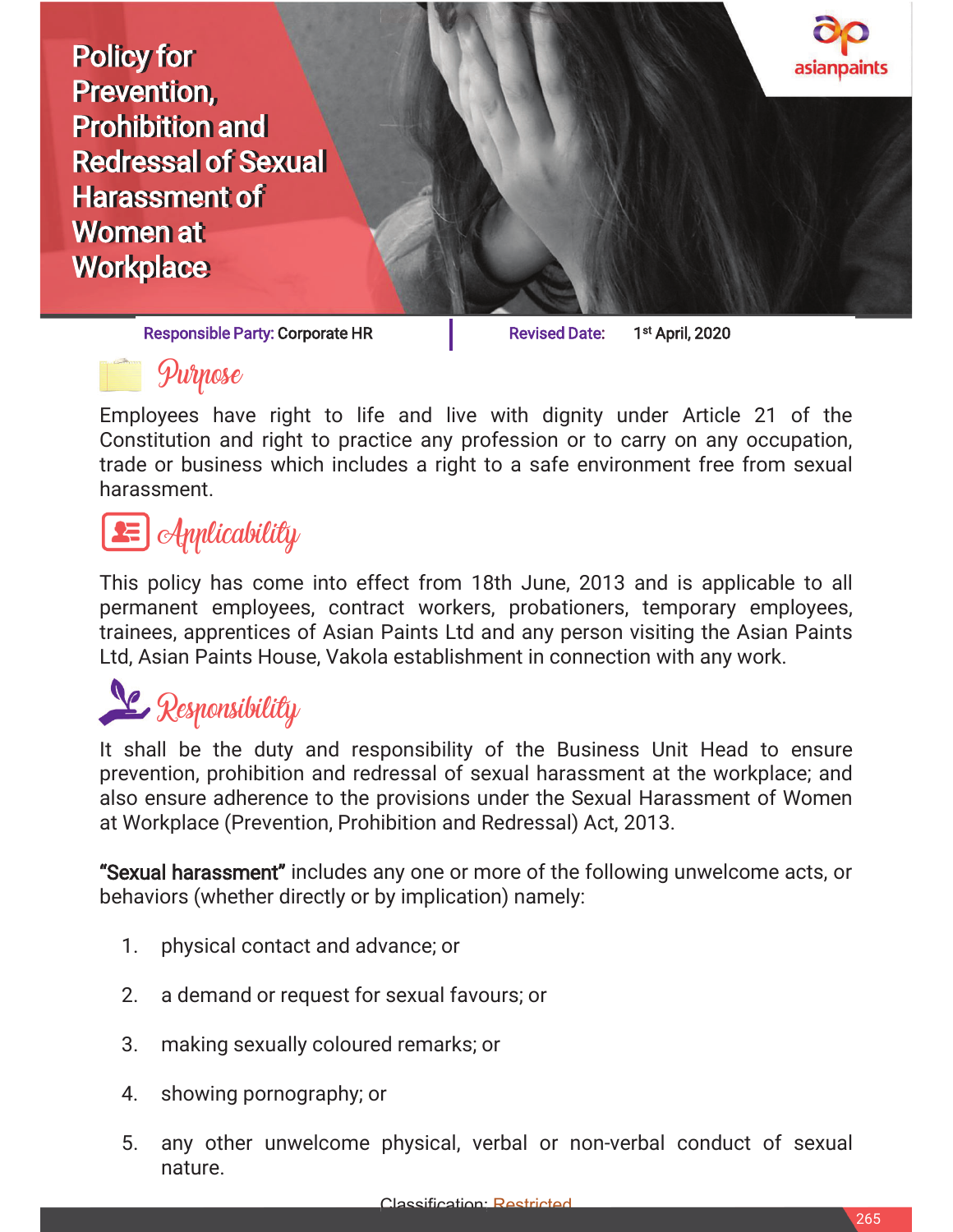#### Sexual Harassment at Workplace:

- 1. No woman shall be subjected to sexual harassment at the workplace
- 2. The following circumstances, among other circumstances, if it occurs or is present in relation to or connected with any act or behavior of sexual harassment may amount to sexual harassment:
	- a. implied or explicit promise of preferential treatment in her employment or implied or explicit threat of treatment in her employment detrimental or
	- b. implied or explicit threat about her present or future employment status or
	- c. interference with her work or creating an intimidating or offensive or hostile work environment for her or
	- d. Humiliating treatment likely to affect her health and safety.



In order to provide safe and congenial work environment and to protect employees from sexual harassment at workplace, Internal complaints committee has been constituted at various locations. The Presiding officer and every member of the Internal complaints committee shall hold office for a period of three years from the date of their nomination. This internal complaints committee shall look into all complaints received. Details of the various committees are available on Huddle under "Consolidated Policies and Benefits" groups for executive and managers, non-plant officers and plant officers.

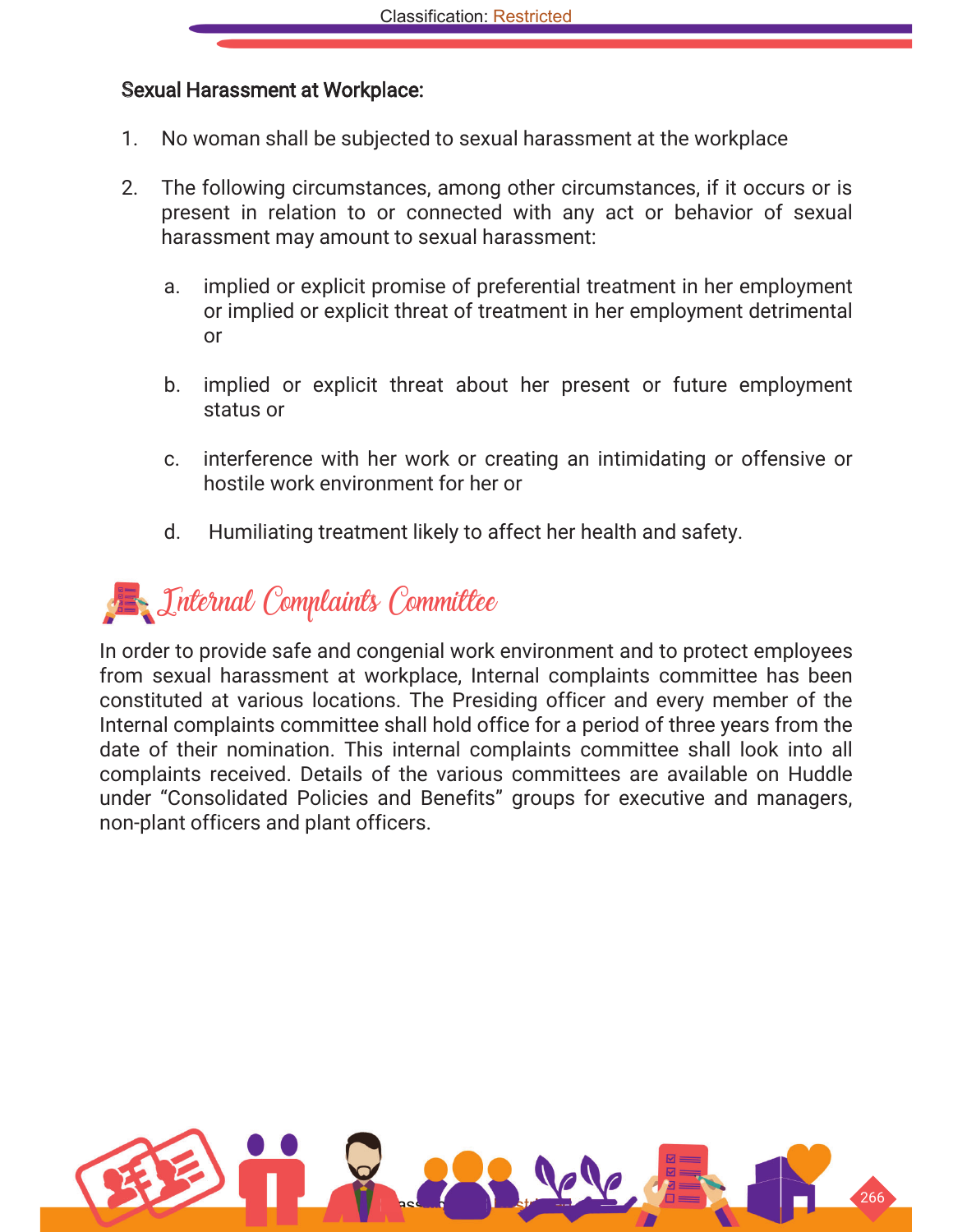Complaint of Sexual Harassment :

Any aggrieved women may make, in writing, a complaint of sexual harassment at the workplace to the Internal Committee within a period of three months from the date of the incidence.

Provided further that the internal complaints committee may, for the reasons to be recorded in writing, extend the time limit not exceeding three months, if it is satisfied that the circumstances were such which prevented the women from filing a complaint within the said period.

### **223** Handling of complaints by Internal Complaints Committee :

- a. The internal complaint committee may before initiating an enquiry, at the request of the aggrieved women take steps to settle the matter between her and the respondent through conciliation. No monetary settlement shall be made as a basis of conciliation.
- b. Where the settlement has been arrived at, the Internal Complaints Committee shall record the settlement so arrived and forward the same to the employer to take action as specified in the recommendation.
- c. The copies of the settlement shall be given to the aggrieved women and the respondent and no further enquiry shall be conducted by the internal complaint committee.
- d. Where the aggrieved women do not make request for settlement with the respondent or the respondent does not comply with any term or condition of settlement arrived or no settlement is arrived at between the aggrieved women and respondent, the Internal complaints committee shall proceed to make enquiry into the complaint in accordance to the service rules applicable to the respondent.
- e. The principles of natural justice and fair play shall be adhered to in an enquiry if both parties are employees, and copy of the findings of the committee shall be provided to both the parties.

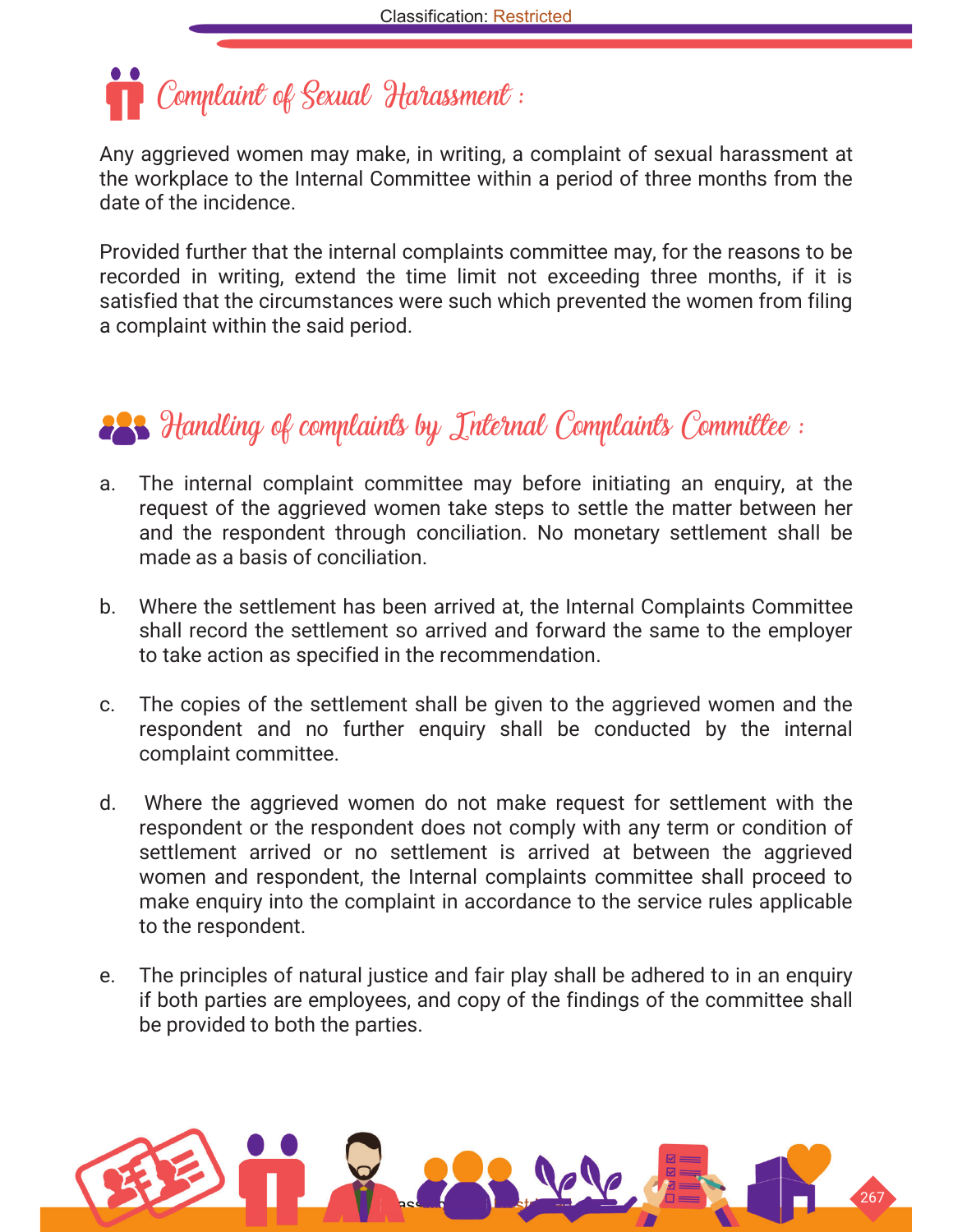- f. The Internal complaints committee is constituted as per the provisions under 'The Sexual Harassment of Women at Workplace (Prevention, Prohibition and Redressal) Act, 2013', and shall have same powers as are vested in a Civil Court under the Code of Civil Procedure, 1908 in respect of the following matters during the course of inquiry, namely
	- I. Summoning or enforcing the attendance of any person and examining him on oath.
	- II. Requiring the discovery and production of document; and
	- III. And anyother matter which may be prescribed
- g. The enquiry shall be completed within a period of ninety days from the date of receipt of complaints by the Internal Complaints Committee.
- h. During the pendency of the enquiry, on a written request made by the aggrieved women, Internal Complaints Committee may recommend to the employer to:
	- i. Transfer the aggrieved women or the respondent to any other workplace; or
	- ii. Grant leave to the aggrieved women up to three months (the leave granted to the aggrieved women shall be in addition to the leave she would be otherwise entitled)
	- iii. Grant such other relief to the aggrieved woman which is prescribed.
- i. Recommendation by Internal complaints committee as per the above clauses shall be duly implement by the Business Unit Head and reported to the Internal Complaints Committee in writing.
- j. On the completion of the enquiry, the Internal complaints committee shall provide report of its finding to the Business Unit Head within the period of ten days from the date completion of enquiry and such report shall be made available to the parties concerned.

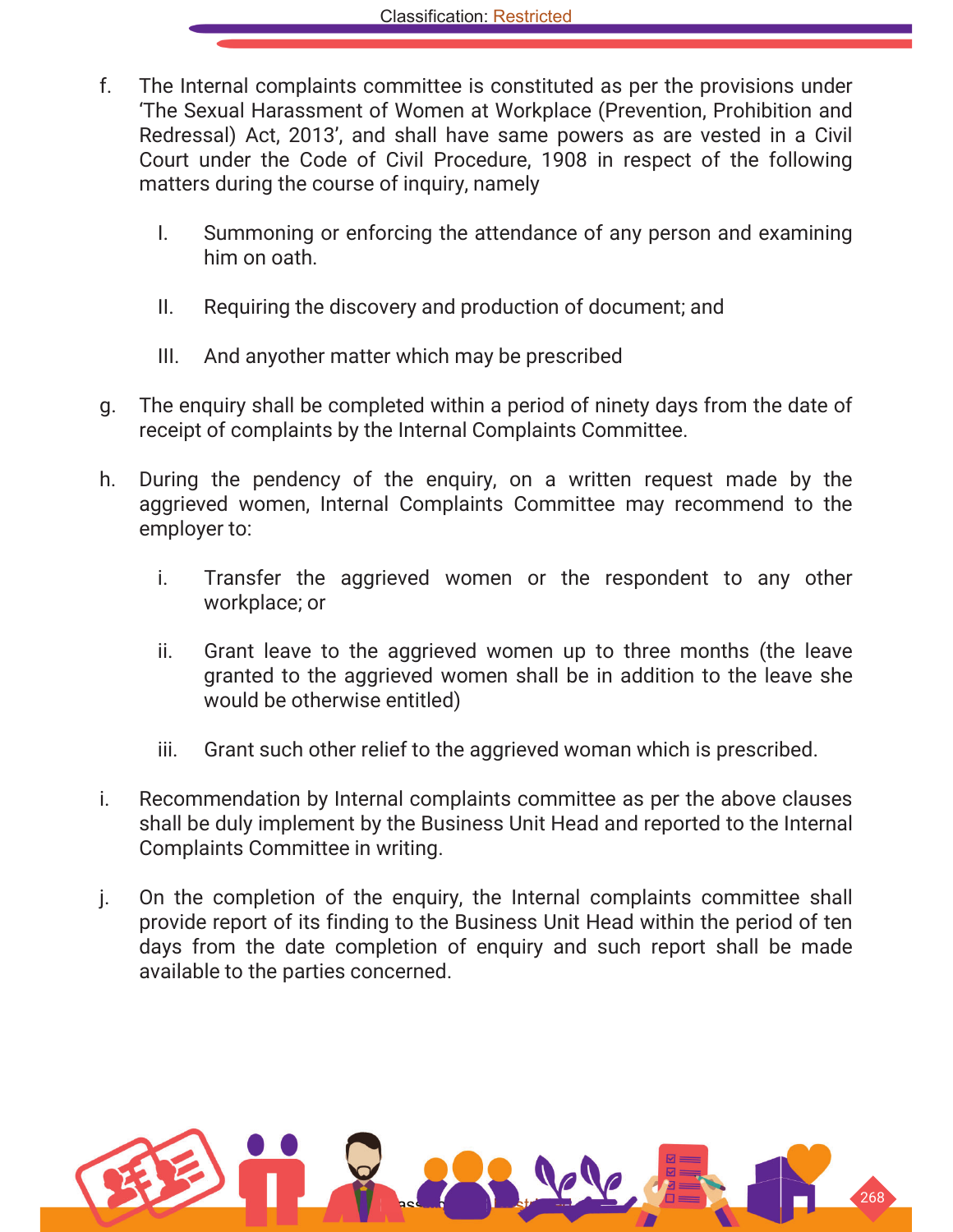- k. Where the Internal complaints committee arrives at a conclusion that the allegation against the respondent has not been proved, it shall recommend to the Business Unit Head that no action is required to be taken in the matter.
- l. Where the Internal Complaints Committee arrives at the conclusion that the allegation against the respondent has been proved, it shall recommend to the Business Unit Head to take action as per the clause 13 (3) of The Sexual Harassment of Women at Workplace (Prevention, Prohibition and Redressal) Act, 2013.
- m. Where the Internal Complaints Committee arrives at the conclusion that the allegation against the respondent is malicious or the aggrieved women or any other person making the complaints has made the complaints knowing it to be false or the aggrieved women or any other person making the complaints has produced any forged or misleading document, it may recommend to the Business Unit Head to take action against the women or the person who has made the complaint. Mere inability to substantiate a complaint or provide adequate proof need not attract action against the complainant. Malicious intent on part of the complainant shall be established after an inquiry in accordance with the procedure as prescribed has been completed before any action is taken.
- n. Where the Internal Complaints Committee arrives at a conclusion that during the enquiry any witness has given false evidence or produced any forged or misleading document, it may recommend to the Business Unit Head to take action in accordance with the provisions of the service rules applicable to the witness.
- o. For the purposes of determining the sums to be paid to the aggrieved woman under the Clause 13(3)(ii) of the Act, the Internal Committee shall have regard to:
	- i. the mental trauma, pain, suffering and emotional distress caused to the aggrieved woman,
	- ii. the loss in the career opportunity due to the incident of sexual harassment,
	- iii. medical expenses incurred by the victim for physical or psychiatric treatment,
	- iv. income and financial status of the respondent, and
	- v. feasibility of such payment in lump sum or in installments.
- p. Any information related to the conciliation, inquiry, recommendations or action taken shall be kept confidential and not be published, communicated or made known to the public, press and media in any manner.

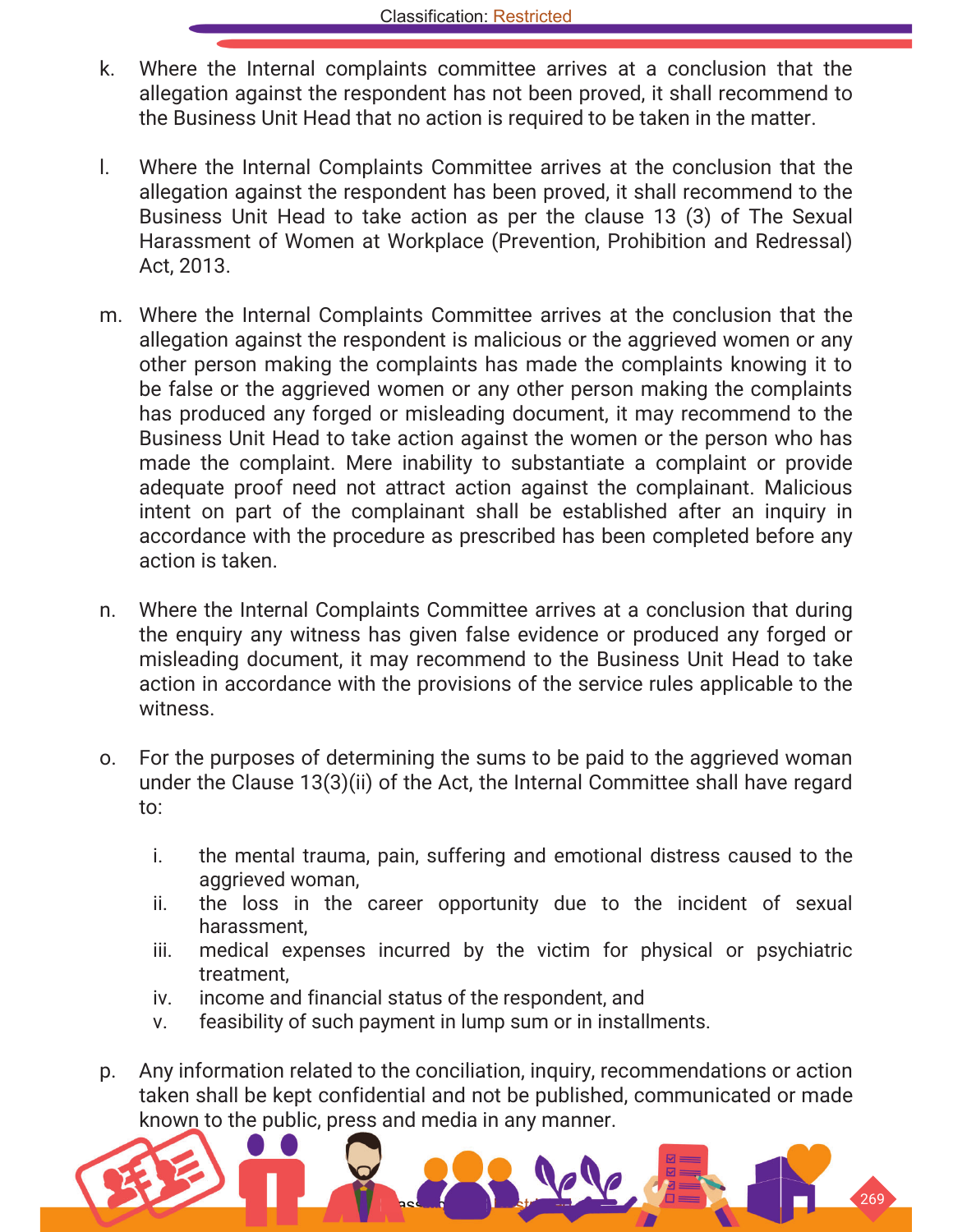## **Additional Responsibility of the Business Unit Head**

- a. provide a safe working environment at the workplace which shall include safety from the persons coming into contact at the workplace;
- b. Display at any conspicuous place in the workplace, the penal consequences of sexual harassments; and the order constituting the Internal Committee.
- c. organize workshops and awareness programs at regular intervals for sensitizing the employees with the provisions of the Act and orientation programs for the members of the Internal Committee in the manner as may be prescribed;
- d. provide necessary facilities to the Internal Complaints Committee dealing with the complaint and conducting an inquiry;
- e. assist in securing the attendance of respondent and witnesses before the Internal Complaints Committee;
- f. make available such information to the Internal Complaints Committee as it may require having regard to the complaint received from aggrieved woman;
- g. provide assistance to the woman if she so chooses to file a complaint in relation to the offence under the Indian Penal Code or any other law for the time being in force;
- h. cause to initiate action, under the Indian Penal Code or any other law for the time being in force, against the perpetrator, if the aggrieved woman so desires;
- i. treat sexual harassment as a misconduct under the service rules and initiate action for such misconduct;
- j. Monitor the timely submission of reports by the Internal Complaints Committee.

The Internal Complaint Committee shall in each calendar year prepare an annual report in the prescribed form and submit the same to the Business Unit Head and District Officer (District Magistrate / Collector) within 15 days of the close of the calendar year.

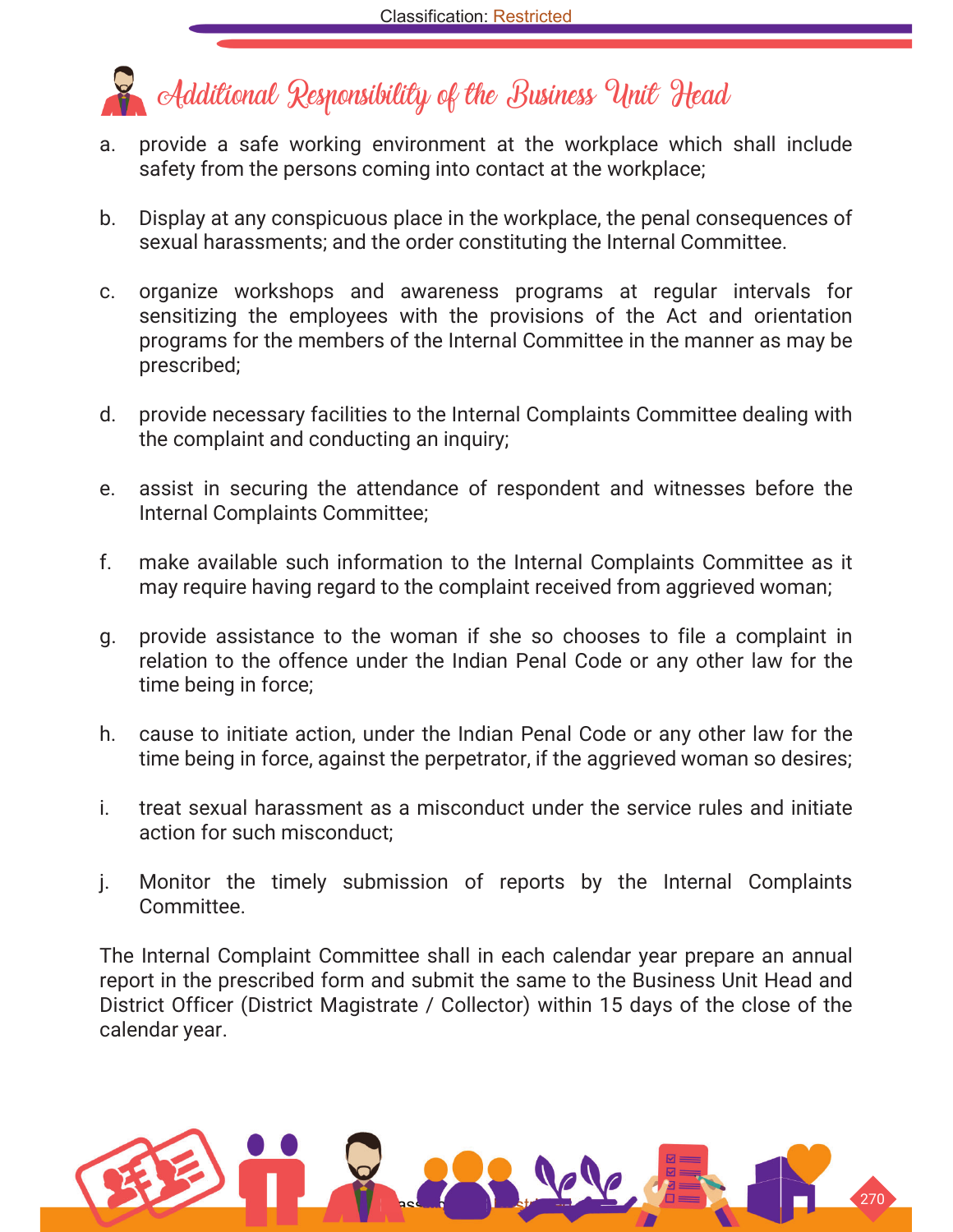Where the employer fails to constitute an internal committee or take action or contravenes or attempts to contravene or abets contravention of the provisions of the Act, he shall be punishable with fine which may extend up to fifty thousand rupees. For conviction of same offence again, twice the punishment imposed earlier will be the liability. In cases of higher punishment, revocation, cancellation of registration/license may be imposed.

## Appropriate/ Desired Conduct

- Keeping a respectful physical distance when speaking with a colleague
- Taking care to use respectful language when talking with co-workers and being mindful of one's body language
- A hands-off policy
- Having respect for surroundings and people around even when displaying a sense of humour.
- Discourage conducting meetings in a Hotel Room, make use of common areas (quiet space in the lobby/24-hour cafe/sitting area/lounge) for conducting the meeting. In case the same is unavoidable, a prior approval from the Function Head will be required.
- Taking responsibility for corrective action as soon as one becomes aware of any incident of sexual harassment, even involving others. In case a colleague shares their concern(s) with you, do not trivialize the issue. Encourage the colleague to report the case to IC committee.

## Unacceptable Conduct

- An unwelcome physical contact
- Stalking
- Demeaning comments / remarks about physical attributes about women colleagues / customers / clients / vendors
- An employee is made uncomfortable by team members who regularly tell sexually explicit jokes
- An employee pinches and fondles a co-worker against his/her will
- Sending emails or messages to co-workers that contain sexually explicit language and jokes
- Non-verbal unwelcome behavior such as staring repeatedly, obscene gestures, sexually suggestive glances
- Abetting harassment of a colleague
- A senior asking for sexual favours in return for better prospects, threat of withdrawal of benefits, threat to continuity of job of a subordinate
- Any unwelcome behavior 'under the influence of alcohol' cannot be treated as a justification for sexual advances / harassment.